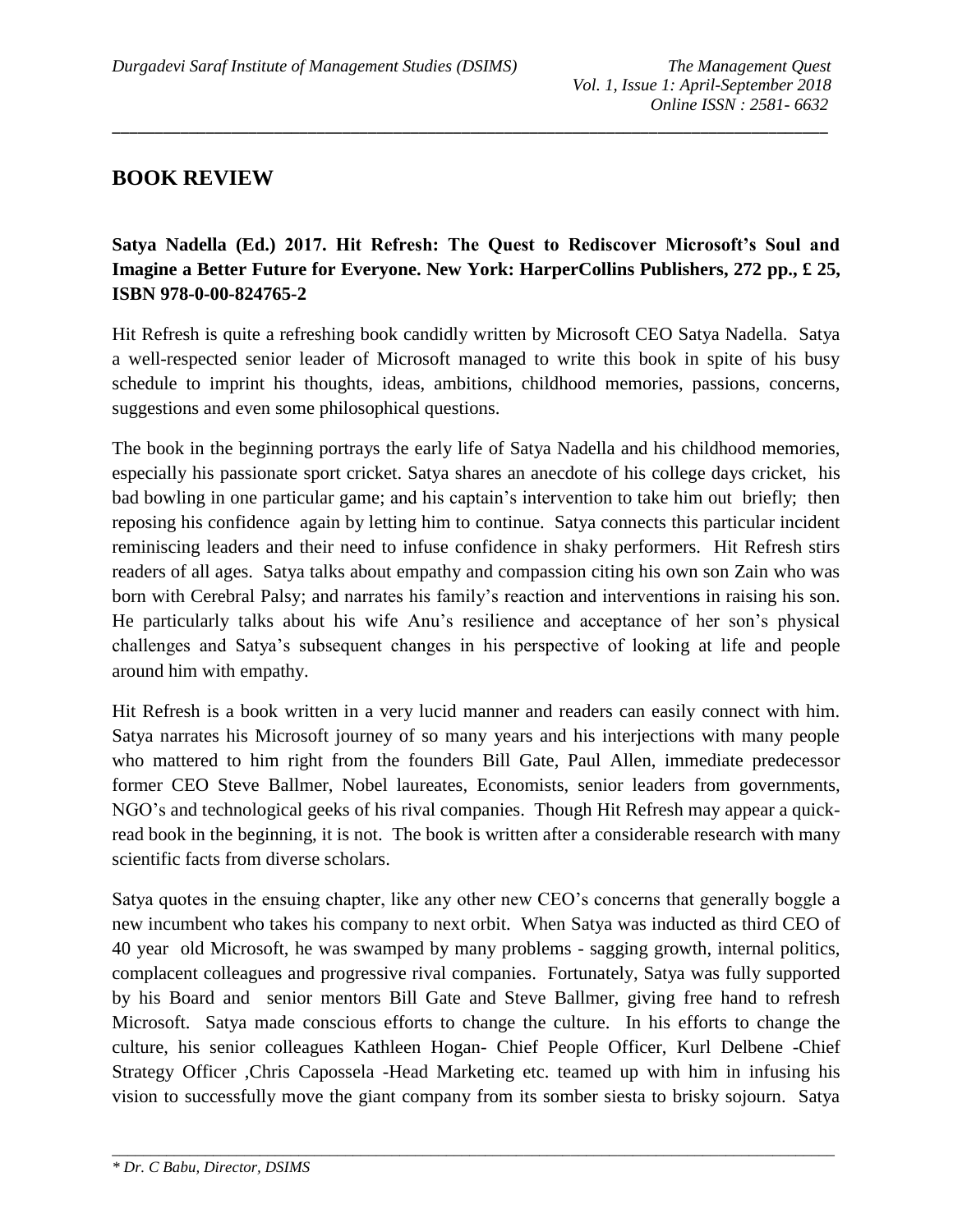also reminisces some of the acquisitions he made and successes and failures of these acquirements. Microsoft's Nokia acquisition was a bitter lesson and somewhat financially dented the company as noted by Satya. He indeed shares his lesson that he had learnt from this failed acquisition. Satya's candid confession about Microsoft's failure to lead cloud computing space that was taken away by Amazon is a clear reflection of his insatiable growth mindset.

Hit Refresh gives a glimpse of Microsoft accelerated growth after Satya's ascendancy as CEO. Satya has made some bold acquisitions that fostered the financial strength of the company. He talks about Microsoft's acquisition of LinkedIn for 26 billion dollars. The culture fitment that augured LinkedIn Microsoft's smooth journey giving free hand to Jeff Weiner, the CEO of LinkedIn, is yet another example of Satya's efficiency in handling successful acquisitions. Satya quotes many such successful acquisitions that contributed to Microsoft's growth and development. Hit Refresh in the subsequent pages delves deeper into new developments in technology. Satya's version of mixed reality, artificial intelligence, internet of things, cloud computing, quantum computing offers some intriguing pictures in the minds of the readers. Readers may rejoice to learn the fruits that these technological advancements may yield in the years to come. At the same time, Satya also promptly cautions the possible side effects and pitfalls of new technological advancements.

Hit Refresh in subsequent chapter discusses the need for technology coalition among giants like Samsung, Intel, Amazon, Google, Facebook, Apple in the pursuit of uplifting people's standard of living and life style. He confidently argues that thereis enough space for all competitors to jointly collaborate as well as fight independently to add value to consumers.

Satya goes on in his maiden book about discussing trust issues that challenges technology companies. He deliberates the conundrum of companies like Microsoft's customer data and the demand of governments to share such data for legal investigation. Microsoft's home country USA on several occasions reportedly demanded customers' data for certain investigations and Microsoft stalled governments attempt to take away such data through legal intervention. Satya also shares similar opinions raised by many senior leaders. He even quotes Tim Cook of Apple's voice against such issues related to privacy of their customers. Safeguarding customers' private data is of paramount importance of any successful company in Satya's opinion.

Satya then moves on his focus on humans and machines in the following chapter. He brings scientific evidence to argue his points about the ability of Artificial Intelligence to match human brains in the near future. He further proclaims Artificial Intelligence would surpass human brains by 2100. Also, he touches upon the caution raised by critics, the pitfalls that might damage human beings if Artificial Intelligence takes over human brains in any destructive manner.

Hit Refresh reminds the need to find one's soul again. Satya has been widely credited not only for reinvention of Microsoft culture; but also for bringing 100 percent growths ever since he